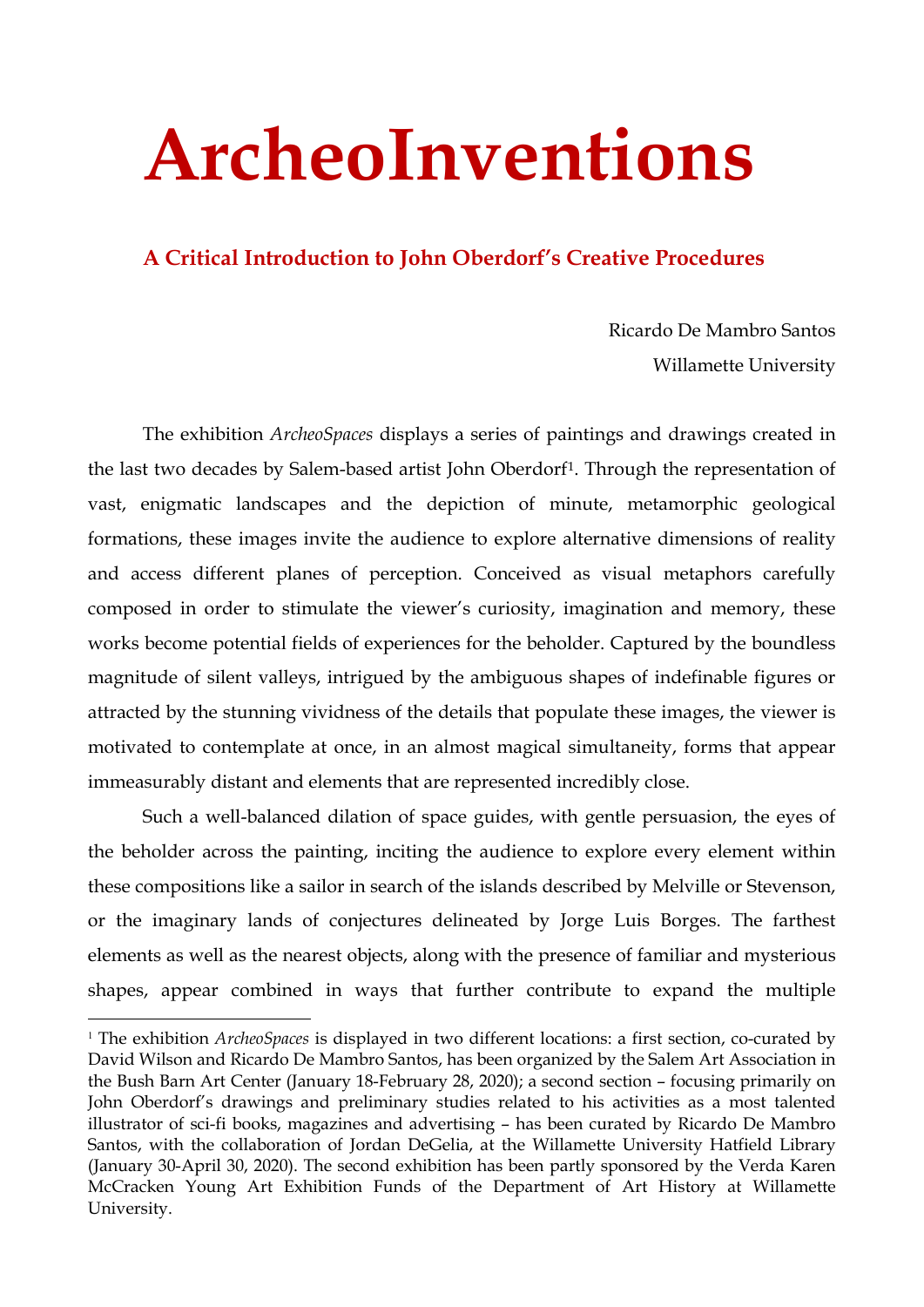temporalities of the visual journey, eliciting a state of mind in the viewer that is capable of directing one's perception towards unknown horizons of knowledge, experience and thoughts.

The act of looking at a painting or a drawing – especially the ones created by John Oberdorf – thus become a path of potential self-exploration. Significantly this process of increased awareness of one's own schemes of perception, interpretation and analysis presents many affinities with what German philosopher Immanuel Kant referred to – in his reflections on the theory of the Sublime – as *comprehensio aesthetica[2](#page-1-0)*, that is, "aesthetic understanding." By using this category, Kant intended to set a paradigm of (not intellectually-driven) apprehension of natural forms whose effectiveness depended, ultimately, on the degree of emotional, psychological interaction between the beholder and the surrounding phenomena of nature, according to a path of observation/comprehension that was no longer based on rational, scientific or cultural premises, but modeled in response to personal, intrinsically subjective ways of constructing one's own perception and definition of reality. In the case of John Oberdorf's creations, fantasy and matter, mystery and revelation become the indissoluble points of convergence in which the eyes of the beholder – guided through the pictorial space – can bring together and conciliate the unimaginable magnitude of fading landscapes with the minute materiality of rocks, totems and objects, orchestrating an itinerary of visual apprehension that is based on the juxtaposition of time and space, personal projections and collective myths.

It is possible to suggest therefore that, more than final destinations or self-contained narratives, the works created by John Oberdorf offer themselves to the viewer as metaphorical gates, visual portals, wide open windows facing uncharted territories, disclosed toward inexhaustible semantic forests in the attempt to stimulate the audience to escape from any clichés or commonplaces and explore, on the contrary, new, possibly more personal dimensions of experience, beyond what has been already codified and disseminated through the forms of a collective system of knowledge, social practices or shared beliefs. Clefts of vision, the images composed by the artist – like maps of

-

<span id="page-1-0"></span><sup>2</sup> Makkreel, Rudolf. "Imagination and Temporality in Kant's Theory of the Sublime." *The Journal of Aesthetics and Art Criticism* 3 (1984): 303-315.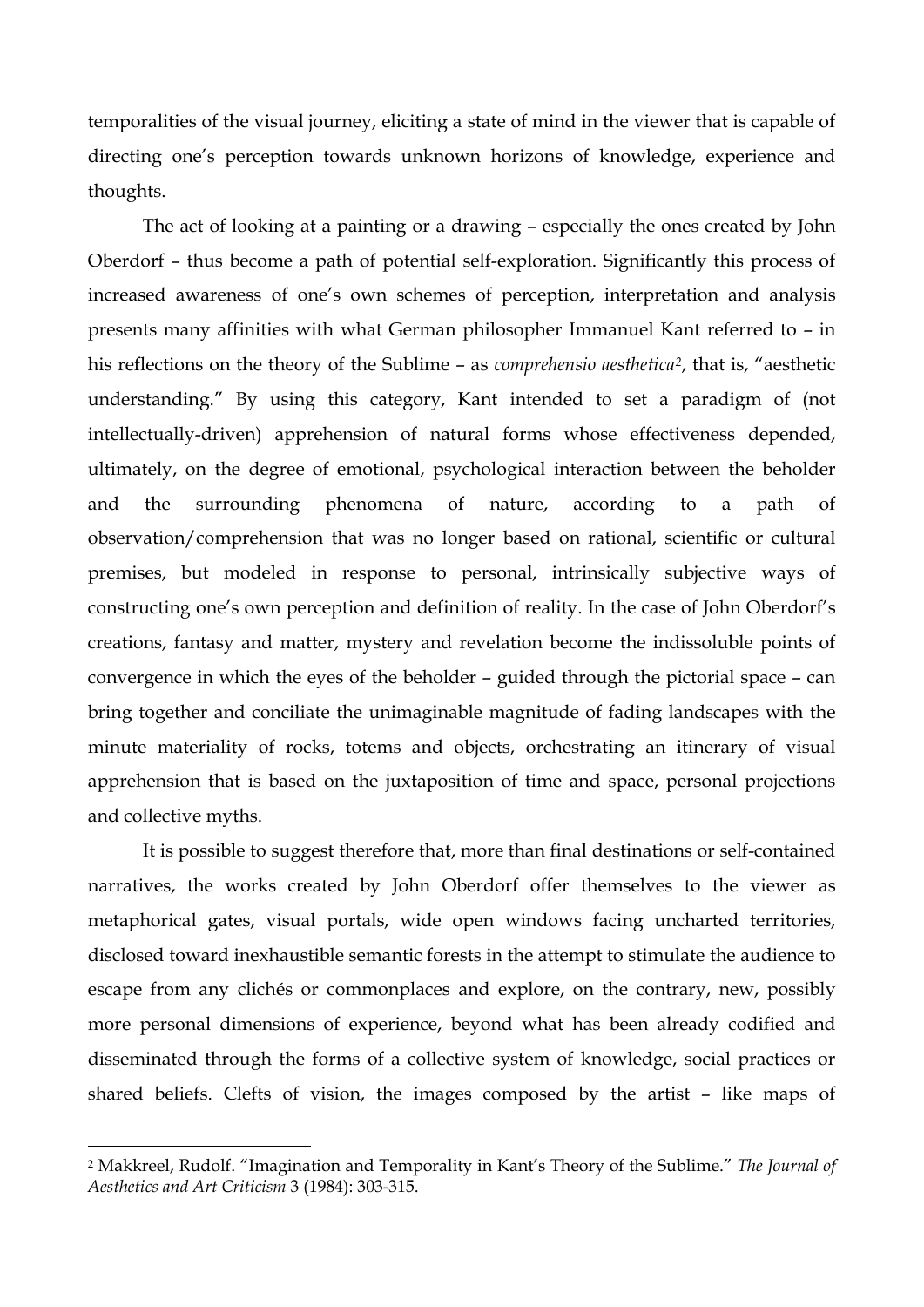untraceable yet fascinating lands – perform the functions of question marks, raising doubts in the viewer while, simultaneously, eliciting individual reflections on themes such as life, memory, loss, hope, desire. "I ask questions," asserts in fact the painter in an unpublished statement, "and provide windows into other worlds: worlds of the possible."

A graduate of Oregon State University with a degree in Art and a minor in Anthropology, John Oberdorf began his career creating illustrations – in a style that echoed closely but intelligently the visual vocabulary of a master of the caliber of Frank Frazetta[3](#page-2-0) – working for publishers such as Ace Books and other magazines specialized in sci-fi stories. His imagination, however, was not fulfilled by those enterprises, given the restrictive nature of this typology of visual narratives, in which images are inevitably subordinated to the coordinates prescribed by the genre or dictated by the particular story the artist was working on. Soon enough, John Oberdorf noticed that his capacity of elaborating "worlds of the possible" – to quote the artist's words – reached a point of creative saturation and paralyzing predictability. Realizing, moreover, that "the landscape surrounding the people became more interesting to me than the figures they were supporting,"<sup>[4](#page-2-1)</sup> the painter's career took a decisive turn from that moment on, moving toward the creation of autonomous iconographies represented within more articulated, evocative and remarkably vast pictorial spaces, further exploring certain atmospheres and tones associated with the poetics of Romanticism and, more specifically, with the concept of the Sublime.

Freed from the constrains of merely illustrative practices, inherently subsidiary to the texts they refer to, the images subsequently elaborated by John Oberdorf revealed an increasingly personal working procedure, whose distinctive features were no longer attached to the limits of any particular genre or borrowed from previous sets of signs, symbols and codes, but nurtured by the artist's own memories (especially from the period when he was living in Panama as a child<sup>[5](#page-2-2)</sup>) and reinvigorated by his passion for History, Archeology and Anthropology (mainly focused on narrative related to ancient, mythic or

-

<span id="page-2-0"></span><sup>&</sup>lt;sup>3</sup> On the production of this talented and highly prolific illustrator see, for instance, Frazetta, Frank and Ballantine, Betty. *The Fantastic Art of Frank Frazetta*. New York: Rufus Publications, 1978.

<span id="page-2-1"></span><sup>4</sup> Rudowski, Christa. "Artistic Visions: Exploring Reality with John Oberdorf." *Brntwd Magazine* (October 2001): 44.

<span id="page-2-2"></span><sup>&</sup>lt;sup>5</sup> On the centrality of those experiences as a child in John Oberdorf's career as a painter see the comments reported in Rudowski, Christa. "Artistic Visions: Exploring Reality with John Oberdorf." *Brntwd Magazine* (October 2001): 44.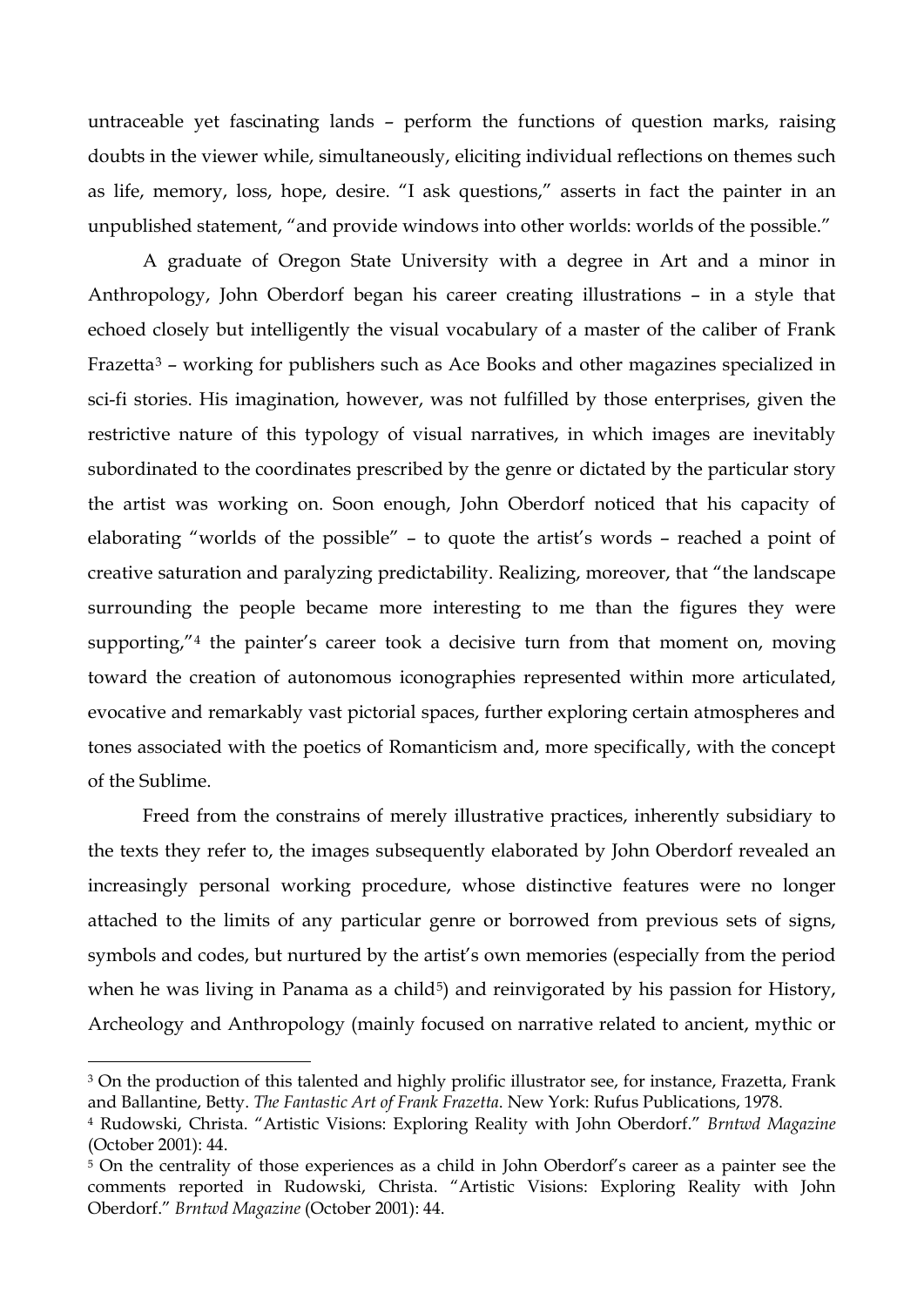lost civilizations<sup>[6](#page-3-0)</sup>). Looking at the remotest past, the artist seemed more comfortable to construct – or acknowledge – his closest self. While his heart may have been in Atlantis, his mind was definitely projected into a timelessness future.

In this process of inward-immersion and self-definition as an artist a significant role was played by John Oberdorf's exposure to subjects, ideas and iconographies connected to the Romantic tradition, as one may see in works by painters such as Caspar David Friedrich (1774-1840) and Nicholas Roerich (1874-1947), or in the images created by masters active in America like Thomas Cole (1801-1848) and Sanford Robinson Gifford (1823-1880). As scholar Andrew Wilton remarks, in the depiction of landscapes constructed in accordance with Romantic stances, "the imagination has an important part to play in our perception of what is immense, nebulous, beyond exact description.["7](#page-3-1) Accordingly, the idea of raising one's mind from the empirical observation of nature to the intuition of higher grounds of reality becomes a central pursuit among Romantic artists. "Even topographical landscapes," sustains in fact Wilton, "might be spectacular in such a way that visitors were moved to a more elevated contemplation of the world."[8](#page-3-2)

In the case of John Oberdorf's paintings and drawings it should come as no surprise that these images are often arranged according to very high lines of the horizon, if not seen from a bird's eye view perspective as though the beholder were literally suspended in the air, physically occupying the metaphorical position of the painter's "floating" imagination. By following the premises of this suggestive dialogue with the past, in a most productive form of creative anachronism, John Oberdorf reinterprets the vagueness of the landscapes, the evocative scenarios, the numinous mood and atmospheres explored by Romantic artists, adopting, with particular consistency, the evanescent luminosity of scenes that

<u>.</u>

<span id="page-3-0"></span><sup>6</sup> It is rather instructive, in that regard, to take a look at John Oberdorf's favorite readings. His personal library displays in fact an impressive number of publications – sometimes richly illuystrated – devoted to the topics mentioned above. To provide a few examples, it suffices to mention a the following titles: Donnelly, Ignatius. *Atlantis: The Antediluvian World*. New York: Harper & Brothers, 1882; Donnelly, Ignatius. *Ragnarok: The Age of Fire and Gravel*. New York: D. Appleton and Company, 1883; Warren, William. *Paradise Found. The Cradle of the Human Race at the North Pole. A Study of the Prehistoric World.* Boston: Houghton, Mifflin and Company, 1898; Brown, Lilian Mabel Alice Roussel. *Unknown Tribes, Uncharted Seas*. New York: D. Appleton and Company, 1925.

<span id="page-3-2"></span><span id="page-3-1"></span><sup>7</sup> Wilton, Andrew and Barringer, Tim. *American Sublime. Landscape Painting in the United States: 1820-1880*. Princeton, NJ: Princeton University Press, 2002: 13. <sup>8</sup> Wilton (2002): 15.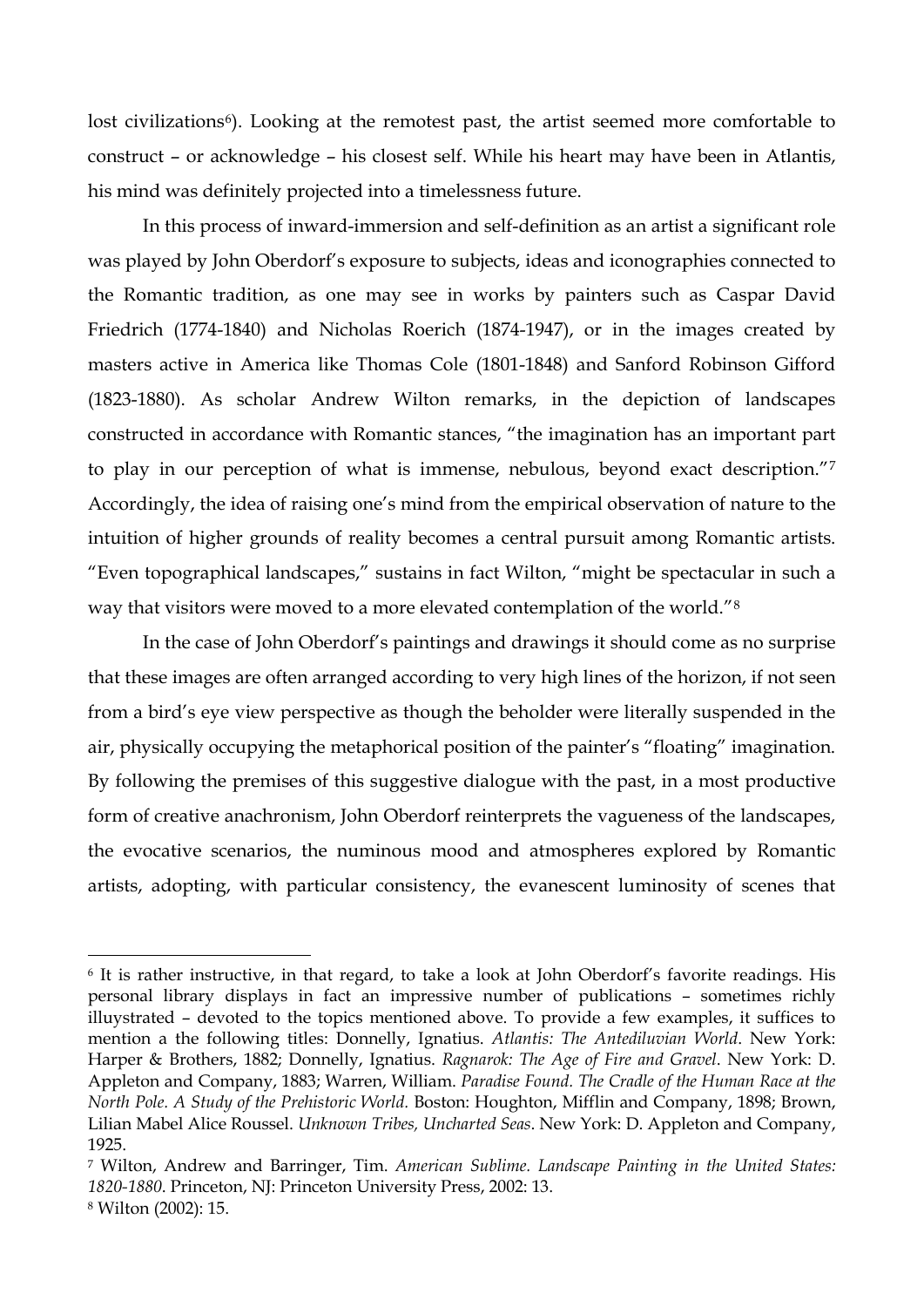echo – and poetically update – the disquieting, yet intriguing, topographies created by the masters of the Sublime.

As a philosophical and art-related category, the Sublime emphasizes the subjective perception of reality and stresses, at the same time, its proximity to the realms of imagination as an essential component of the aesthetic experience, since it gives prominence to that feeling "of being overwhelmed by a sense of something incomprehensible, or incommensurable, or more powerful than we are," as scholar Jane Forsey pointed out<sup>[9](#page-4-0)</sup>, qualifying such a sentiment of temporary displacement as the very essence of art as a form of expression, as a journey of self-discovery for both artists and spectators. The (outward) contemplation becomes the main path for an (inward) exploration.

By linking the external reality to the internal processes through which a perceived object may become part of someone's memory, the concept of Sublime entails an existential crescendo from the registration of outside data to their psychological transformation within one's mind. According to these premises, while admiring the astonishing vastness of the world, one comes to realize the even more stunning amplitude of human imagination, thanks to which it is possible in fact to think about – and, consequently, to mentally conceive and inventively formulate – other hypothetical realities, other universes of sense and experience, beyond the one generally called "Reality." In other words, the path of the Sublime makes one aware of the physical limits of perception while emphasizing the limitless power of imagination. As Forsey put it, "to be made aware of the limitations of our cognitive capacities is at the same time to transcend them, insofar as we reflect on them."[10](#page-4-1) No wonder, then, if the category of the Sublime had been already defined by Kant as the "capacity for thinking which evidences a faculty of mind transcending every standard of sense. Hence [...] the Sublime is not to be looked for in the things of nature, but in our own ideas."<sup>[11](#page-4-2)</sup> Coherently, one could claim that the Sublime is an interpretive category that does not aim at describing any particular morphology or specific phenomena, but refers to the range of emotional responses and

-

<span id="page-4-0"></span><sup>9</sup> Forsey, Jane. "Is a Theory of the Sublime Possible?" *The Journal of Aesthetics and Art Criticism* 4 (2007): 382.

<span id="page-4-1"></span><sup>10</sup> Forsey (2007): 382.

<span id="page-4-2"></span><sup>11</sup> Kant, Immanuel. *Critique of Judgment*, 1790, trans. James Creed Meredith. Oxford: Oxford University Press, 1928: 97.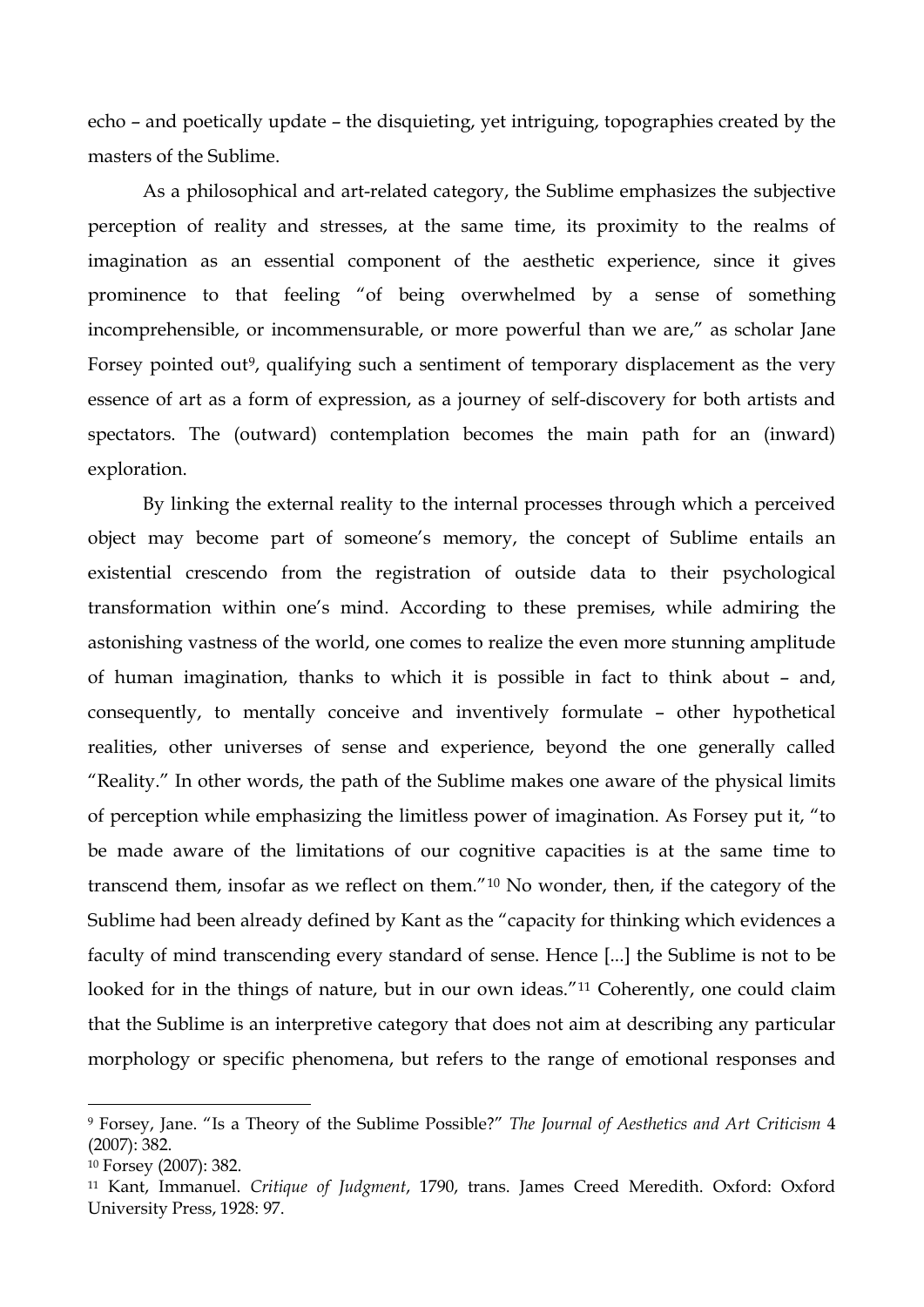psychological reactions that the beholder may express – or be affected by – during the process of interaction with nature *sub species comprehensio aesthetica*, that is to say, on the basis of an aesthetic – instead of rational or scientific – understanding of reality.

In their enigmatic ambiguity, suspended between longing and hope, expectation and nostalgia, the works elaborated by John Oberdorf pursue the traces left by the masters of the Sublime, creating their own distinctive modes of expression both from a stylistic as well as iconographic standpoint. Persuasive and elusive, tangible yet ungraspable, the images elaborated by the Salem-based artist set in fact, before the eyes of the viewer, a most mesmerizing paradox: painted with remarkable meticulousness and selective attention to details, these compositions present very naturalistic depictions of totally invented worlds, giving concrete shapes to imaginary settings, sights and sites, in which totemic emerging figures, mysterious presences and dissolving distances are fused together in the making of a highly visionary – and yet resoundingly mimetic – visual narrative.

Now and then, here and there, far and near become interchangeable elements within John Oberdorf's creative cosmos. Furthermore, by revisiting the complex relationship between collective myths and personal memories, the artist codifies a most intimate cartography of feelings and recurrent metaphors, refraining, however, to adopt any didactic symbolism: deep valleys, eroded rocks, human-shaped mountains, geometric planes appear as *ArcheoSpaces* surrounded by the haziness of an exquisitely rendered aerial perspective. In these paintings and drawings, even the most familiar form appears under a new light, reshaped or reinterpreted in a ceaseless process of iconic as well as hermeneutic metamorphosis. This explains why some of the images elaborated by the artist seem to suggest the existence of a subtle bridge between the lyrical pursuits of Romanticism and the deconstructive methods adopted by Surrealist masters: seen from different angles and perceived according to an unpredictable set of expectations, John Oberdorf's works play with the very notion of familiarity in the attempt to transform crystalized codes into opener signs, connecting ambiguous signifiers with variable meanings, thus creating thought-provoking visual compositions that stimulate (intellectual, emotional) experiences that may, in turn, elicit potential paths of (psychological, cultural) reflections.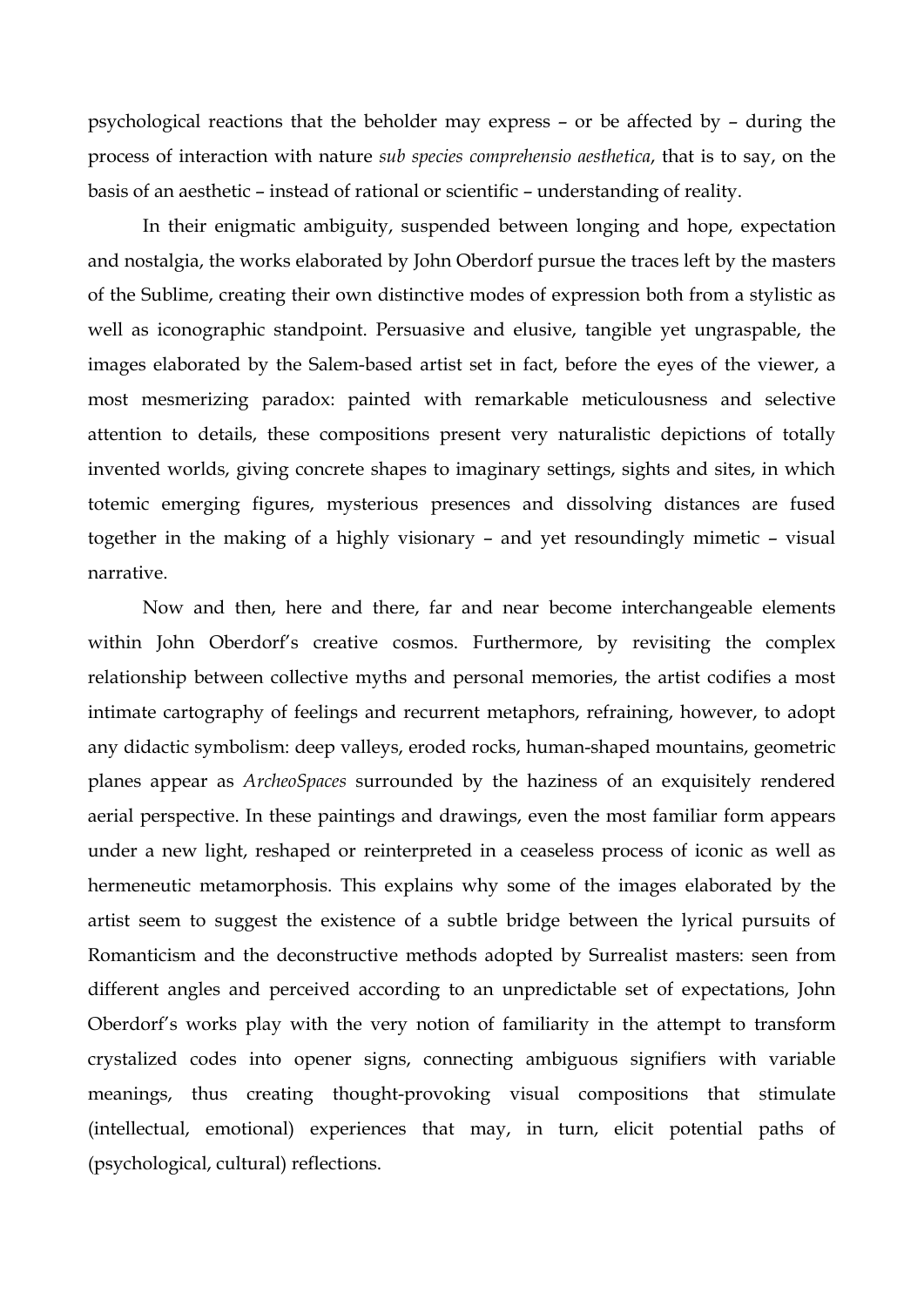Set in motion by this constant process of reinterpretation, the act of painting implies the very action of seeing, presenting the latter as a paradigmatic model for poetic inquiries, during which one may question not only the (multilayered, mysterious) realities depicted in John Oberdorf's images but, more importantly, Reality itself. "The way I express myself," asserts the artist, "is in the form of asking visual questions [and] presenting visual enigmas to people so that I don't beat them over the head with a stick in terms of trying to provide an answer, but I let them ask the same questions that I ask.["12](#page-6-0) Thus conceived, art becomes a powerful mode of aesthetic investigation, a form of personal reassessment of commonly shared parameters of perception, knowledge and cultural points of reference. Through their compelling naturalism and enigmatic narratives, John Oberdorf's works offer a refuge for Doubt, Curiosity and Mystery: the very gates of creativity. The fusion of past, present and future permeates these images as a reflection on the various ways in which signs and symbols adopted by different civilizations – some of which may appear now incoherent, incomprehensible, unreadable – have attempted to visually translate the otherwise vague contents of the collective as well as the personal memory. Vision and reality appear indissolubly mixed in this stunning *corpus* of paintings and drawings, offering new latitudes of unsolved – and unsolvable – enigmas for the beholder to look at and reflect upon so that one may escape from the paralyzing boundaries of common places and the banality of territories already charted *ad nauseam*.

For this reason (and in line with a distinctively Romantic motif), John Oberdorf's images often depict a little, nearly imperceptible figure – a wanderer, a traveler, a contemplating shadow? – standing and staring in front of the solemn vastness of these cosmic landscapes, or *ArcheoSpaces*, in which it is visually – as well as conceptually – impossible to distinguish between naturally-shaped geological formations and man-made signs such as hieroglyphics or petroglyphs. Presented as a totem among totems, a mystery among mysteries, these almost invisible characters seem to mimic the very act of contemplation expected from the actual beholder, raising the experience of the gaze into an authentically existential model of knowledge, so that the eyes of the viewer, while facing the immensity of these horizons, may grasp – at least intuitively – one of the essential secrets of life: the illusory distance that separates experience from memory,

<u>.</u>

<span id="page-6-0"></span><sup>12</sup> Rudowski (2001): 45.